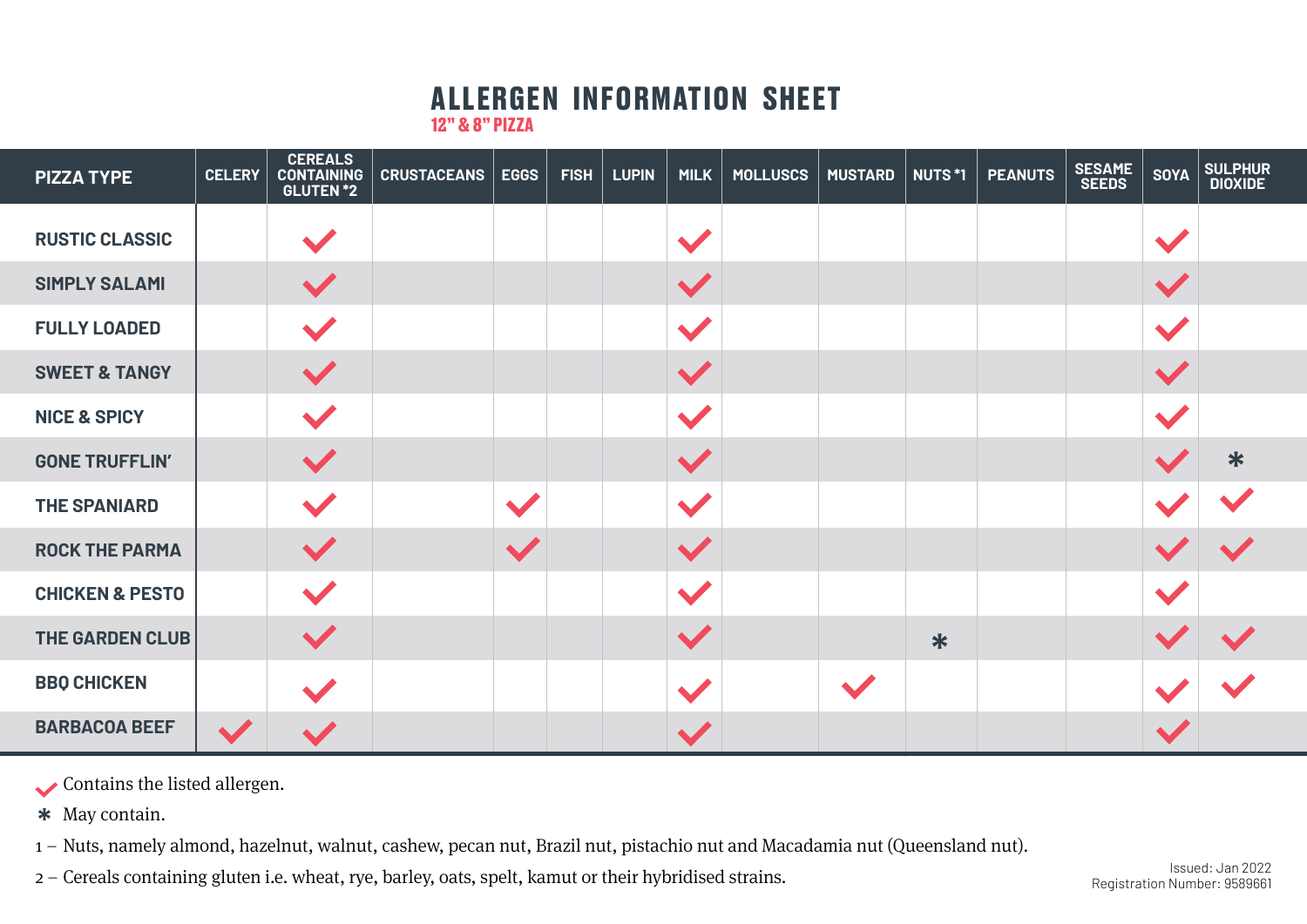## **ALLERGEN INFORMATION SHEET**

**GLUTEN FREE PIZZA**

| <b>PIZZA TYPE</b>          | <b>CELERY</b> | <b>CEREALS</b><br><b>CONTAINING</b><br><b>GLUTEN *2</b> | <b>CRUSTACEANS</b> | <b>EGGS</b> | <b>FISH</b> | <b>LUPIN</b> | MILK                 | <b>MOLLUSCS</b> | <b>MUSTARD</b> | <b>NUTS*1</b> | <b>PEANUTS</b> | <b>SESAME<br/>SEEDS</b> | <b>SOYA</b> | SULPHUR<br>DIOXIDE |
|----------------------------|---------------|---------------------------------------------------------|--------------------|-------------|-------------|--------------|----------------------|-----------------|----------------|---------------|----------------|-------------------------|-------------|--------------------|
| <b>RUSTIC CLASSIC</b>      |               |                                                         |                    |             |             |              |                      |                 |                |               |                |                         |             |                    |
| <b>SIMPLY SALAMI</b>       |               |                                                         |                    |             |             |              | $\blacktriangledown$ |                 |                |               |                |                         |             |                    |
| <b>FULLY LOADED</b>        |               |                                                         |                    |             |             |              |                      |                 |                |               |                |                         |             |                    |
| <b>SWEET &amp; TANGY</b>   |               |                                                         |                    |             |             |              | $\blacktriangledown$ |                 |                |               |                |                         |             |                    |
| <b>NICE &amp; SPICY</b>    |               |                                                         |                    |             |             |              | $\blacktriangledown$ |                 |                |               |                |                         |             |                    |
| <b>GONE TRUFFLIN'</b>      |               | $\blacktriangledown$                                    |                    |             |             |              | $\blacktriangledown$ |                 |                |               |                |                         |             | $\ast$             |
| <b>THE SPANIARD</b>        |               |                                                         |                    |             |             |              |                      |                 |                |               |                |                         |             |                    |
| <b>ROCK THE PARMA</b>      |               |                                                         |                    |             |             |              | $\blacktriangledown$ |                 |                |               |                |                         |             |                    |
| <b>CHICKEN &amp; PESTO</b> |               |                                                         |                    |             |             |              | $\blacktriangledown$ |                 |                |               |                |                         |             |                    |
| <b>THE GARDEN CLUB</b>     |               |                                                         |                    |             |             |              | $\blacktriangledown$ |                 |                | $\ast$        |                |                         |             |                    |
| <b>BBO CHICKEN</b>         |               |                                                         |                    |             |             |              |                      |                 |                |               |                |                         |             |                    |
| <b>BARBACOA BEEF</b>       |               |                                                         |                    |             |             |              |                      |                 |                |               |                |                         |             |                    |

Contains the listed allergen.

May contain. **\***

1 – Nuts, namely almond, hazelnut, walnut, cashew, pecan nut, Brazil nut, pistachio nut and Macadamia nut (Queensland nut).

2 – Cereals containing gluten i.e. wheat, rye, barley, oats, spelt, kamut or their hybridised strains.

Registration Number: 9589661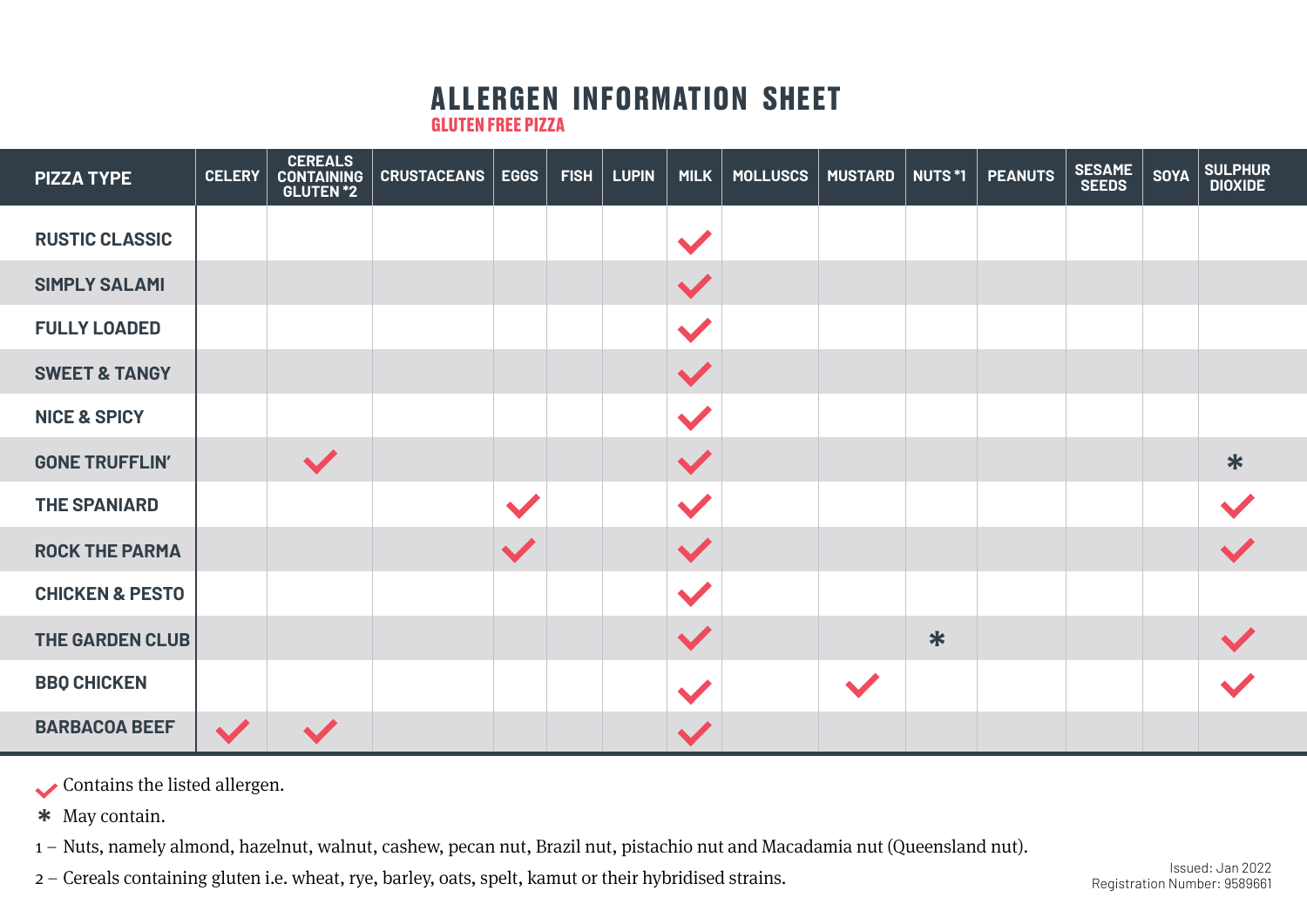## **ALLERGEN INFORMATION SHEET GARLIC BREAD**

| <b>BREAD NAME</b>                        | <b>CELERY</b> | <b>CEREALS</b><br><b>GLUTEN *2</b> | CONTAINING   CRUSTACEANS   EGGS   FISH   LUPIN |  | <b>MILK</b> | $\mid$ MOLLUSCS $\mid$ MUSTARD $\mid$ NUTS *1 $\mid$ |  | PEANUTS | SESAME SOYA | SULPHUR<br><b>DIOXIDE</b> |
|------------------------------------------|---------------|------------------------------------|------------------------------------------------|--|-------------|------------------------------------------------------|--|---------|-------------|---------------------------|
| <b>GARLIC BREAD</b>                      |               |                                    |                                                |  |             |                                                      |  |         |             |                           |
| <b>GARLIC &amp;</b><br><b>MOZZARELLA</b> |               |                                    |                                                |  |             |                                                      |  |         |             |                           |

 $\blacktriangleright$  Contains the listed allergen.

1 – Nuts, namely almond, hazelnut, walnut, cashew, pecan nut, Brazil nut, pistachio nut and Macadamia nut (Queensland nut).

2 – Cereals containing gluten i.e. wheat, rye, barley, oats, spelt, kamut or their hybridised strains.